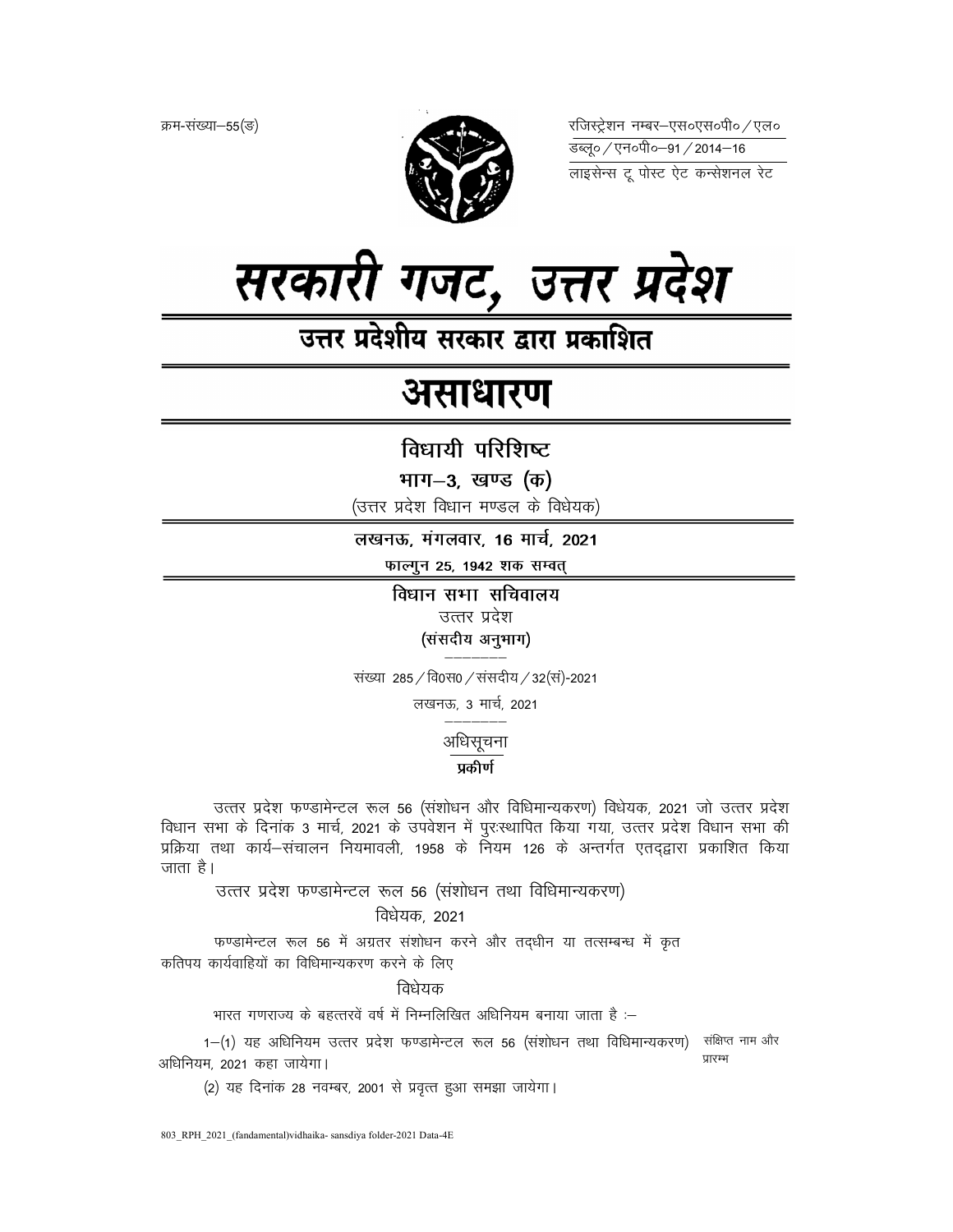उत्तर प्रदेश फण्डामेन्टल रूल्स के मूल नियम 56 का संशोधन

2-समय-समय पर यथा संशोधित वित्तीय हस्त पुस्तिका खण्ड-2, भाग-2 से 4 तक में प्रकाशित उत्तर प्रदेश फण्डामेन्टल रूल्स के नियम 56 में, विद्यमान नियम 56 (क) के स्थान पर निम्नलिखित नियम रख दिया जायेगा, अर्थात :-

56 (क) इस नियम में अन्यथा उपबन्धित के सिवाय प्रत्येक सरकारी सेवक उस मास, जिसमें वह साठ वर्ष की आयु प्राप्त करे, के अन्तिम दिन अपरान्ह में सेवानिवृत्त होगा :

परन्तू कोई सरकारी सेवक, जिसकी जन्मतिथि किसी मास के प्रथम दिवस को हो, साठ वर्ष की आयु प्राप्त कर लेने पर पूर्ववर्ती मास के अन्तिम दिवस के अपरान्ह में सेवानिवृत्त होगा:

परन्तु यह और कि कोई सरकारी सेवक, जिसने नवम्बर, 2001 के प्रथम दिवस को या उसके पूर्व अट्ठावन वर्ष की आयु प्राप्त कर ली हो और सेवा विस्तार पर हो, अपनी विस्तारित सेवा अवधि की समाप्ति पर सेवानिवृत्त हो जायेगा।

(क–1) किसी सरकारी सेवक को सेवा में साठ वर्ष की सेवानिवृत्ति की आयु के आगे सेवा में विस्तार नहीं दिया जाएगा :

परन्तु यह कि किसी ऐसे सरकारी सेवक, जो आय-व्ययक कार्य व्यवहृत कर रहा हो, या किसी ऐसी समिति के पूर्णकालिक सदस्य के रूप में कार्य कर रहा हो जिसे अल्प समयावधि में परिसमाप्त किया जाना हो, का सेवा विस्तार, लोक हित में सरकार द्वारा अनधिक तीन मास की अवधि के लिए बढ़ाया जा सकता है:

परन्तु यह और कि सरकार को किसी सरकारी सेवक के स्थायी होने की स्थिति में अन्यून तीन मास या उसके अस्थायी होने की स्थिति में एक मास की लिखित नोटिस देकर या ऐसी नोटिस के बदले में वेतन और भत्ते देकर ऐसे दिये गये सेवा विस्तार की अवधि की समाप्ति के पूर्व उसे समाप्त करने का अधिकार होगा।

विधिमान्यकरण

3–किसी न्यायालय के किसी निर्णय, डिक्री या आदेश के होते हुए भी इस अधिनियम के प्रारम्भ होने के पूर्व अधिसूचना संख्या जी0-2-605 / दस-534(19)-57, दिनांक 27 जून, 2002 के निबन्धनों में नियम 56 के उक्त खण्ड (क) के अधीन या तत्सम्बन्ध में कृत या की गयी तात्पर्यित कोई बात और की गयी या किये जाने हेतु तत्पर्यित कोई कार्यवाही, इस अधिनियम द्वारा यथा संशोधित और विधिमान्यकृत उक्त नियम 56 (क) के अधीन या तत्सम्बन्ध में किये जाने हेतू, और सदैव से कृत या की गयी समझी जायेगी और वे उतनी ही विधिमान्य होंगी तथा सदैव विधिमान्यकृत समझी जायेंगी मानों इस अधिनियम के उपबन्ध समस्त सारवान समयों में प्रवृत्त थे।

# उददेश्य और कारण

उत्तर प्रदेश फण्डामेन्टल रूल 56 के खण्ड (क) में सरकारी सेवाओं से सेवानिवृत्ति हेतू अधिवर्षता आयू का उपबन्ध किया गया है। सरकारी सेवाओं से सेवानिवृत्ति हेतू अधिवर्षता आयु का निर्धारण, कार्मिक अनुभाग–1, उत्तर प्रदेश शासन द्वारा जारी अधिसूचना संख्या 1098 / का–1 / 2001, दिनांक 28 नवम्बर, 2001 द्वारा दिनांक 28 नवम्बर, 2001 से 58 वर्ष के स्थान पर 60 वर्ष किया गया था। पूर्वोक्त अधिसूचना के अनुसार फण्डामेन्टल रूल 56 में संशोधन करने के लिए वित्त विभाग, उत्तर प्रदेश शासन ने अधिसूचना संख्या जी–2–605 / दस–534(19)–57, दिनांक 27 जून, 2002 जारी किया था। चूँकि फण्डामेन्टल रूल 56 में कृत संशोधन भूतलक्षी प्रभाव से किया गया है, अतएव, वित्त विभाग की उक्त अधिसूचना को भूतलक्षी प्रभाव से विधिमान्यकृत करने के उददेश्य से फण्डामेन्टल रूल 56 के उक्त खण्ड में संशोधन किये जाने का विनिश्चय किया गया है।

तदनुसार उत्तर प्रदेश फण्डामेन्टल रूल 56 (संशोधन और विधिमान्यकरण) विधेयक, 2021 पुरःस्थापित किया जाता है।

> सुरेश कुमार खन्ना, मंत्री. वित्त।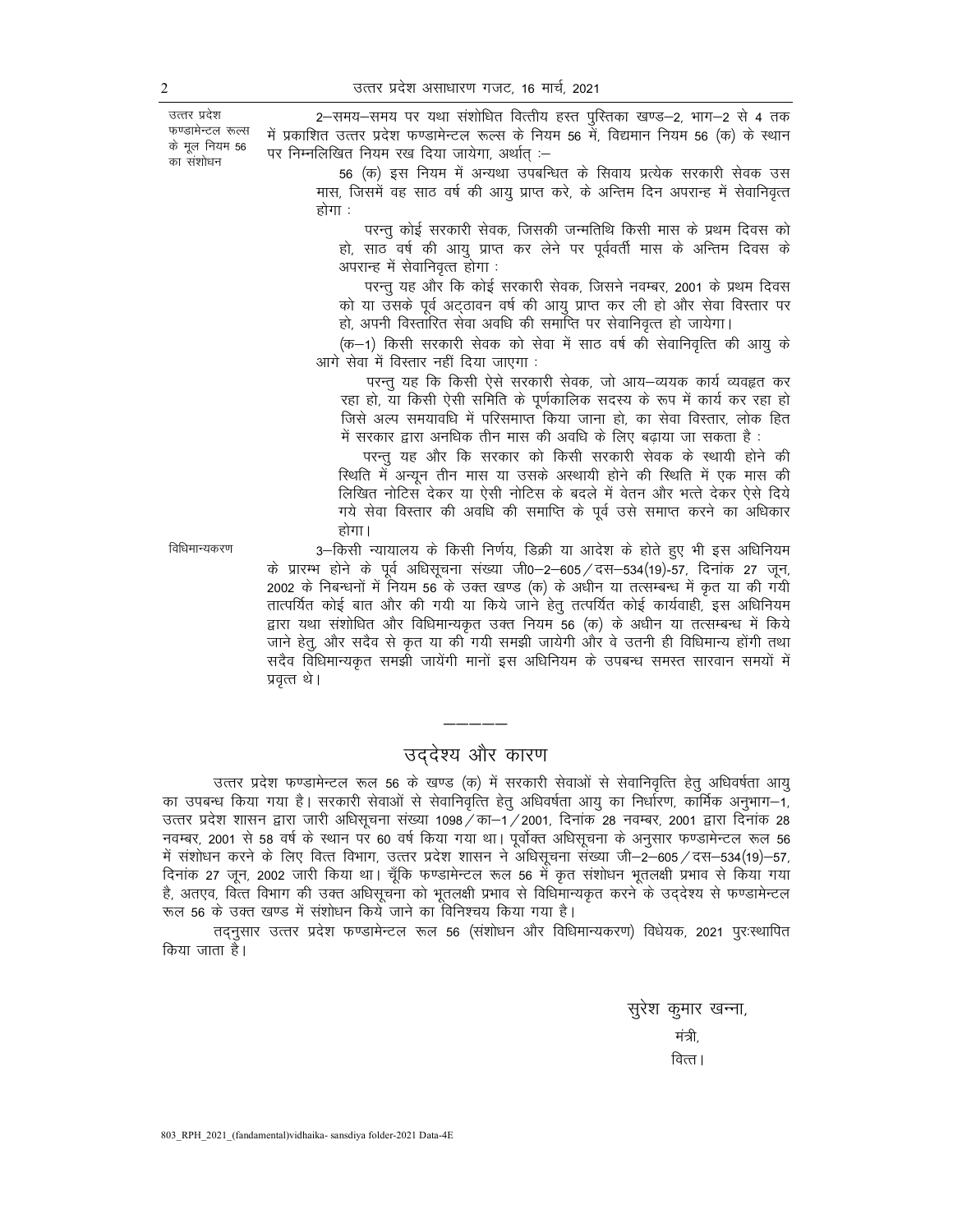उत्तर प्रदेश फण्डामेन्टल रूल 56 (संशोधन तथा विधिमान्यकरण) विधेयक, 2021 द्वारा संशोधित किये जाने वाले फण्डामेन्टल रूल 56 का उद्धरण।

#### फण्डामेन्टल रूल 56

''56 (क) इस नियम के अन्य खण्डों में अन्यथा उपबन्धित के सिवाय प्रत्येक सरकारी सेवक उस मास के जिसमें वह अटठावन वर्ष की आयु प्राप्त करें, अंतिम दिन अपरान्ह में सेवानिवृत्त होगा। उसे अधिवर्षता पर सेवानिवृत्ति के दिनांक के पश्चात् सरकार की पूर्व स्वीकृति से लोक आधार पर, जिसे अभिलिखित किया जायेगा, सेवा में रखा जा सकता है, किन्तु अति विशेष परिस्थितियों के सिवाय उसे साठ वर्ष की आयु के पश्चात् सेवा में नहीं रखा जाना चाहिए।"

आज्ञा से

## प्रदीप कुमार दुबे, प्रमुख सचिव।

# **UTTAR PRADESH SARKAR**

#### SANSADIYA KARYA ANUBHAG-1

### No. 228/XC-S-1-21-23S-2021 Dated Lucknow, March 16, 2021

#### **NOTIFICATION**

#### **MISCELLANEOUS**

IN pursuance of the provisions of clause (3) of Article 348 of the Constitution, the Governor is pleased to order the publication of the following English translation of the "Uttar Pradesh Fundamental Rule 56 (Sanshodhan Tatha Vidhimaanyakaran) Vidheyak, 2021" introduced in the Uttar Pradesh Legislative Assembly on March 3, 2021:

#### THE UTTAR PRADESH FUNDAMENTAL RULE 56 (AMENDMENT AND VALIDATION) BILL, 2021

# $\overline{A}$

#### **BILL**

further to amend the Fundamental Rule 56 and to validate certain actions taken thereunder or in relation thereto.

IT Is HEREBY enacted in the Seventy-second year of the Republic of India as follows:-

1. (1) This Act may be called the Uttar Pradesh Fundamental Rule 56 (Amendment and and Validation) Act, 2021.

(2) It shall be deemed to have come into force with effect from the  $28<sup>th</sup>$  day of November, 2001.

2. In Rule 56 of the Uttar Pradesh Fundamental Rules, published in the Financial of Hand Book, Volume II, Parts II to IV, as amended from time to time, for the existing Rule 56 (a) the following provision shall be *substituted*, namely :-

" 56 (a) Except as otherwise provided in this rule, every Government servant shall retire from service on the afternoon of the last day of the month in which he attains the age of sixty years :

Provided that a Government servant whose date of birth is the first day of a month, shall retire from service on the afternoon of the last day of the preceding month on attaining the age of sixty years :

Provided further that a Government servant who has attained the age of fiftyeight years on or before the first day of November, 2001 and is on extension in service, shall retire from service on expiry of his extended period of service.

(a-1) No Government servant shall be granted extension in service beyond the age of retirement of sixty years :

Provided that a Government servant dealing with budget work or working as a full-time member of a committee which is to be wound up within a short period of time may be granted, by the Government, extension of service for a period not exceeding three months in public interest :

Short title commence ment

Amendment

Fundamental Rule 56 of the Uttar Pradesh **Fundamental** Rules